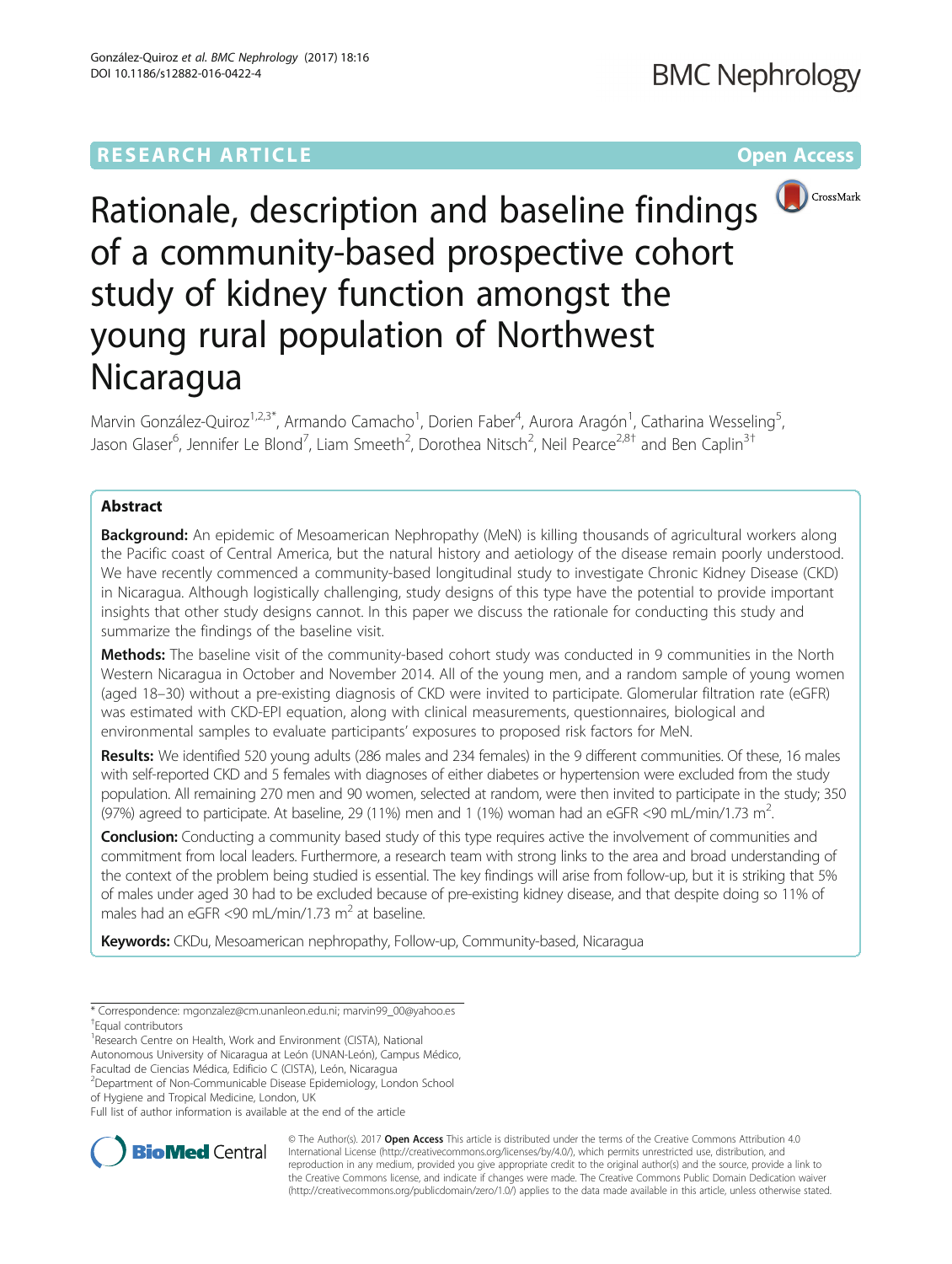## Background

There is an ongoing epidemic of chronic kidney disease of undetermined cause (CKDu) in the lowlands of the Pacific coast of Central America [\[1](#page-7-0), [2](#page-7-0)]. CKDu, also termed Mesoamerican Nephropathy (MeN), is responsible for the deaths of thousands of young male adults, especially sugarcane cutters at relatively young ages [[3, 4](#page-7-0)]. This apparently new clinical entity accounts for a considerable health and economic burden, both for the families and local health systems, which do not have the capacity to cope with this epidemic.

The cause(s) of MeN are not fully understood but sugarcane workers appear to be the occupational group most at risk [[3, 5\]](#page-7-0). Heat stress and recurrent volume depletion are currently thought to play a key role in the evolution of the disease although investigators have also suggested toxins, infections and genetics may play a part. The evidence for and against the various factors causing the disease are reviewed elsewhere [\[6](#page-7-0), [7](#page-7-0)].

In view of the substantial public health impact of this disease, and the current gaps in understanding of the potential causes and contributing factors, we designed a community based cohort study with the aim of investigating the causes and natural history of the disease [\[8](#page-7-0)].

#### Rationale for the study design

#### Dealing with recall bias and reverse causation

Associations reported in existing cross-sectional and case-control studies may be subject to both recall bias and reverse causation. Recall bias can be minimised by ascertaining data on exposures at baseline as part of a longitudinal study. Furthermore, dealing with reverse causation is likely to be particularly important in untangling the causes of CKDu as markers of exposure status may themselves be affected by kidney dysfunction. For example, the reported relationship between increased water consumption and CKDu [\[9](#page-7-0), [10\]](#page-7-0) might be explained by a failure of urinary concentration by the diseased kidney rather than water consumption actually leading to disease. A prospective study of risk factors and changes in eGFR over time in a young population with preserved kidney function at baseline will overcome this problem.

### **Setting**

A community-based cohort represents the entire 'at-risk' population. In our study, workers from all occupations both men and women – were eligible for recruitment. Furthermore, loss to follow-up over time, although still a significant concern, was likely to be less challenging in community-based follow-up studies when compared to occupational cohorts. This is particularly true in northwest Nicaragua where sugarcane workers can lose their job if they are found to be suffering from kidney disease and therefore the potential for loss to follow up in occupational studies is elevated [\[11\]](#page-7-0). Although a potential disadvantage of community-based studies is that they typically need to recruit large numbers of people if disease prevalence is low, this is less of an issue in our study given the epidemic proportions of CKDu in the region. One disadvantage of the community setting is that although we can ask questions on occupational exposures we are unable to directly quantify work related variables such as occupational heat stress.

### Evaluating kidney dysfunction

A major challenge in epidemiological research of kidney disease is the accurate measurement of kidney function. Measuring the true GFR is not feasible in large studies. Furthermore there is considerable within-person and more particularly between-person measurement error when using eGFR based in the serum creatinine (SCr) level due to factors such as muscle mass, diet, exertion and hydration status. This makes studies based on comparing one-off eGFR measurement difficult to interpret. Therefore, we chose to measure within-person change in eGFR, which is inherently independent of betweenperson factors. Assuming that the main drivers of the within-person measurement error in the eGFR are constant, and if calculated across a number of time points, then eGFR decline at the level of the individual will be less affected by factors that are not related to the progressive kidney damage of interest [\[12](#page-7-0)–[14\]](#page-7-0).

### **Methods**

#### Design

This is a community-based cohort study with total of 5 study visits planned over 2 years.

### Setting

The study communities are in the Departments of León and Chinandega, in northwest Nicaragua, a region with the highest mortality rates of young populations due to ESRD [\[2](#page-7-0), [4\]](#page-7-0). This area is characterised by sugarcane cultivation (70% of cultivated land), subsistence farming (beans, corn) (20%) and banana growing (10%) and the main employment source is work in sugar mill plantation during the harvest and pre-harvest.

### Sample size calculations

Given that people who will develop MeN in their 30s are likely to experience a loss of at least 40 mL/min GFR over their working lives, our study aims to investigate the likely causes and natural history of the disease by quantifying early decline in eGFR and capturing data on associated exposures. The study was powered to detect exposures associated with decline in eGFR >5 mL/min/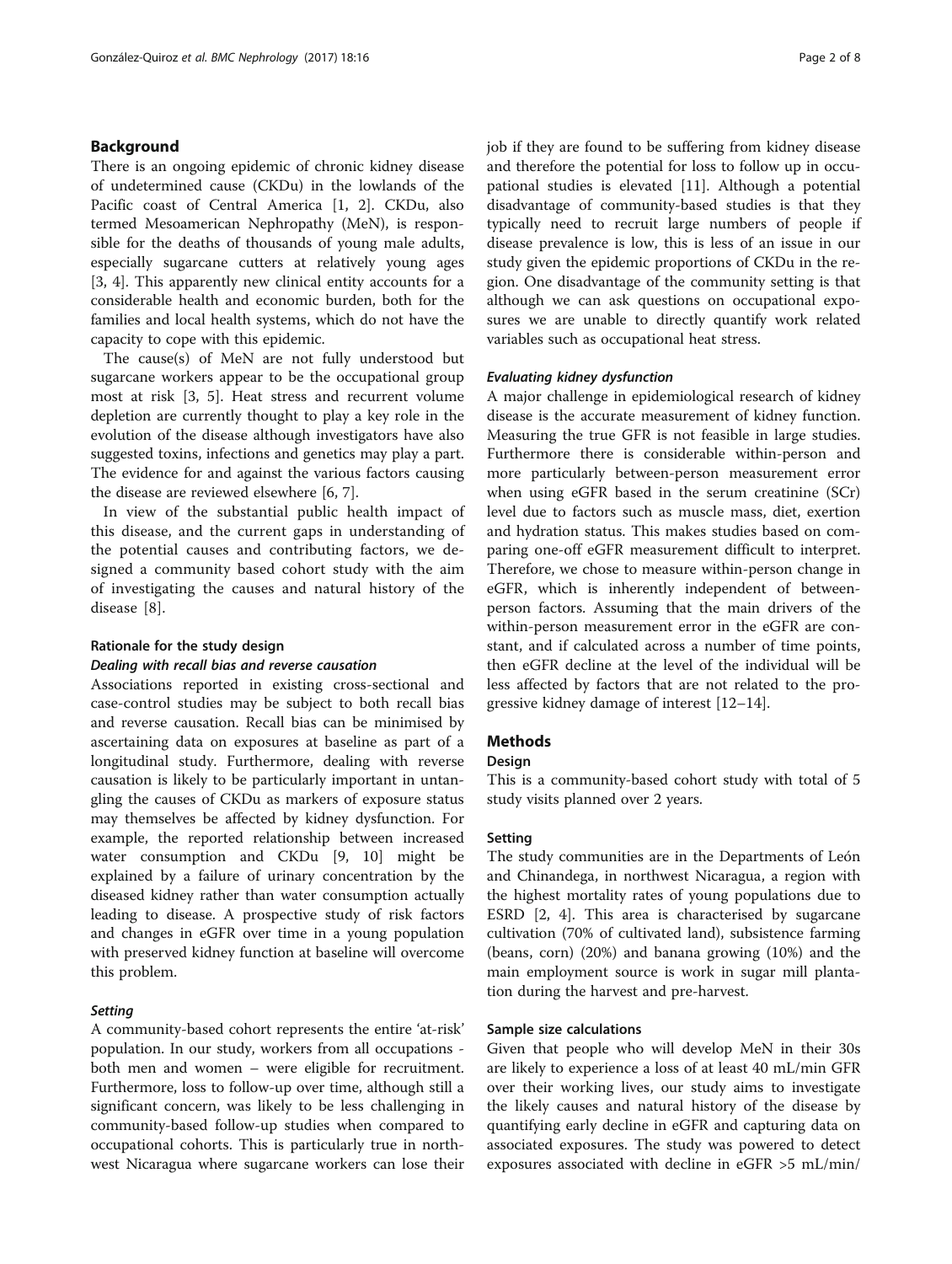year. We estimated that a minimum of 180 subjects would be required to achieve a power of 90% to detect an association with a binary exposure (detected on questionnaire) in 20% of the population associated with the above effect size (at  $\alpha$  = 0.01). Additionally, we assumed up to 20% loss to follow-up and the need to consider testing associations with multiple exposures, our aim was to recruit and follow 300 participants.

## Community engagement

We first visited the community leaders to gain an understanding of the locations, distance, and availability of the communities to be part of a two-year follow-up study. The community leaders then organized large public meetings with the target population where members of the research team explained the aims and benefits of the research project. We were also in communication (in person and by telephone) with both the community leaders and participants throughout the planning and baseline phases of the project.

### Study population and recruitment strategy

The source population was healthy young people (without diabetes, hypertension or CKD diagnosis by self-report) aged between 18 and 30 years living in nine communities in northwest Nicaragua (six communities in Chinandega and three in León Department).

During August to October 2014, a population census of young adults age 18 to 30 years old was performed in each community. Potential participants were asked about their medical history and those with a pre-existing diagnosis of CKD, diabetes or hypertension were excluded. As the CKDu predominantly affects males, all men eligible were invited to participate along with a

random selection of eligible women, in a male to female ratio of 3:1.

#### Standardising the data collection methods

A team comprising the field coordinator, 10 local interviewers and two phlebotomists performed the study visits. Prior to commencing fieldwork, each team member undertook a three-day intensive training course that focused on standardising data and sample collection as well as maximising data quality.

## Study visits and medical examinations

The baseline data collection in the nine communities was undertaken during October - November 2014, before the start of the sugarcane harvest. Data collection was scheduled during the working week, before the participants left for work, which meant visiting each community between 3 and 5 am. The location for data collection was a well-known public place (a church, a health care centre, a school, or the house of the community leader), to ensure ease of access for the participants and ensure that the study maintained a visible presence amongst the community. Following registration, each participant had non-invasive clinical measurements (blood pressure, height and weight) taken first, followed by blood and urine sampling. This was then followed by a detailed questionnaire administered by a trained interviewer, which was checked by re-questioning participants on a random selection of questions (Fig. 1).

### Clinical measurements

For each participant, their body weight, height, blood pressure and heart rate were measured, and blood and

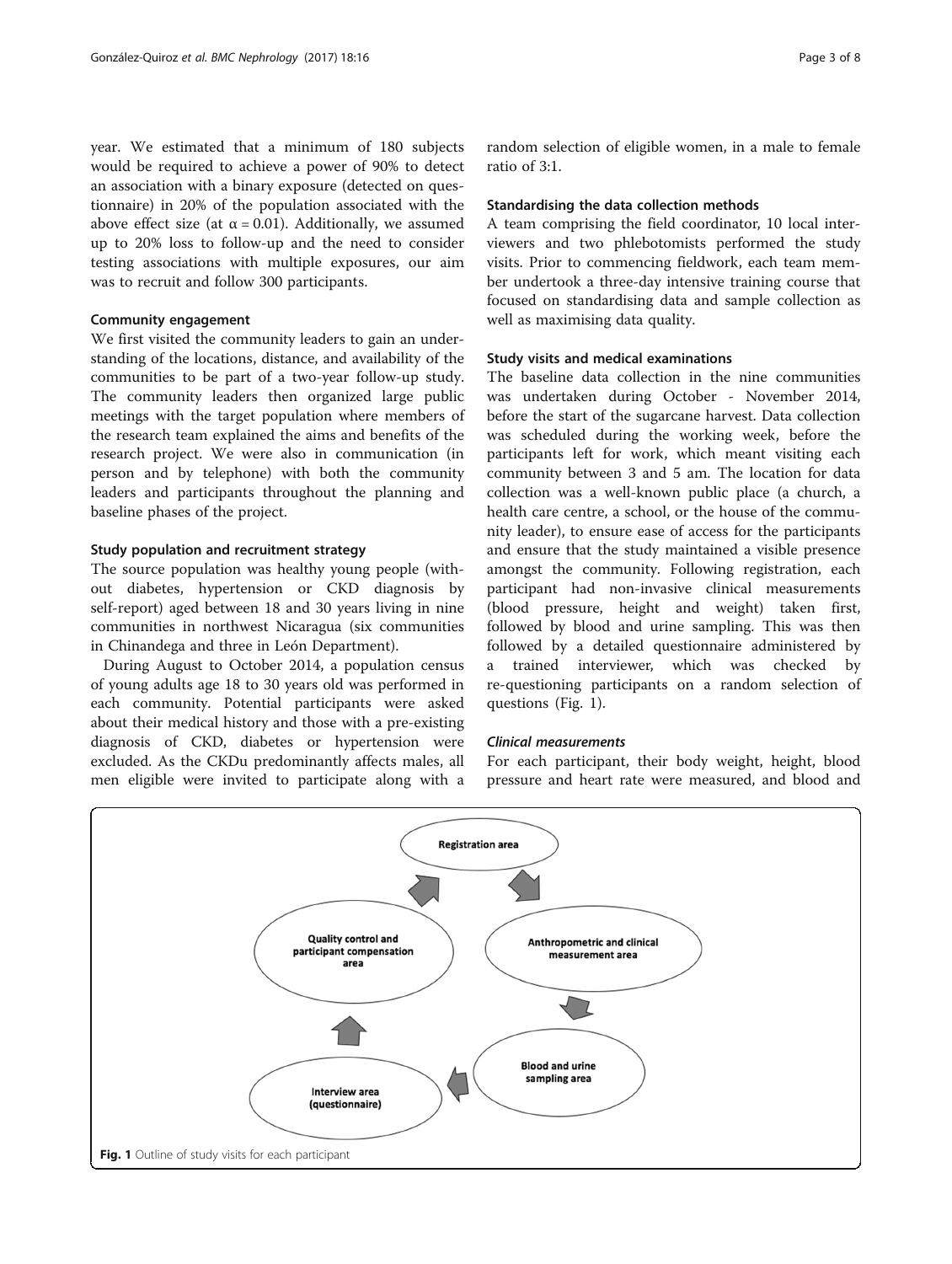urine samples were collected. Body weight was measured with minimal clothes using SECA electronic scales (Seca, Birmingham, UK). Height was measured by using a portable stadiometer (Seca, Birmingham, UK). Blood pressure and heart rate were measured in a sitting position using a calibrated digital sphygmomanometer (Omron, Kyoto, Japan) after five minutes of quiet seated rest. Hypertension was defined as systolic blood pressure ≥140 mmHg and/or diastolic blood pressure ≥90 mmHg. BMI was classified into  $\langle 25 \text{ kg/m}^2 \text{ as normal,}$ 25–29.9 kg/m<sup>2</sup> as overweight, and ≥30 kg/m<sup>2</sup> as obese. Those with a BMI ≥25 kg/m<sup>2</sup> were defined as overweight/obese.

Blood samples were collected in three vacuum tubes, two with clot activator and gel for serum separation and one with anticoagulant. These tubes were placed in an icebox (at 4 °C) immediately after collection and transported the same day to the laboratory at the Research Centre on Health, Work and Environment (CISTA) at UNAN-León, where the clotted samples centrifuged at 3500 rpm within an hour of being received, and serum was transferred to five separate aliquots. The aliquots were stored at −20 °C.

Participants gave a spot urine sample  $(\sim 50 \text{ cc})$  in sterile polypropylene containers, and aliquots were separated into vacuum tubes in the field immediately, placed in an icebox (4 °C) after collection and transported to the laboratory at the Research Center on Health, Work and Environment (CISTA) at UNAN-León), where aliquots were frozen −20 °C. Drinking water samples were collected in a bottle and stored at 4 °C.

### **Questionnaire**

The questionnaire included socio-demographic information, work history, lifestyle, work conditions, liquid intake and current diseases that may be linked to CKD, specifically hypertension, diabetes, urinary tract and renal illness. The total time taken for the baseline interview was 1 to 1 ½ hours. The questionnaire was evaluated and tested for cognitive and linguistic suitability (See Additional file [1\)](#page-6-0).

Interviewers obtained information on demographic characteristics (age, sex), socioeconomic status (education, income), water sources (location and type) and social security access (defined as access to a package of preventive, diagnostic and curative health services through the Nicaraguan government's Social Security System) [[15\]](#page-7-0). Twenty-seven occupations stated by participants were regrouped using the International Standard Industrial Classification of all Economic Activities, Rev.4 (ISICv4) [\[16](#page-7-0)] into 10 economic activities which were further subdivided into occupational groups. Sugarcane workers were separated from other agricultural work groups as sugarcane workers have shown high prevalence

rates of CKD [[4\]](#page-7-0)<sup>.</sup> Therefore occupations were grouped into only sugarcane, sugarcane with any other work (including other agricultural work), other agriculture work only, and work in neither agriculture nor sugarcane (see Table [2\)](#page-5-0).

Using questionnaires (modified from those previous studies [\[1, 11, 17, 18\]](#page-7-0)) exposure data were collected on heat stress, recurrent dehydration, physically demanding work, workplace conditions, pesticide exposure and potential exposure to heavy metals.

Finally, the participant's medical history was recorded. Urinary and renal illness was defined as a self-reported medically diagnosed urinary tract infection in the previous year, or a self-reported history of kidney disease or nephrolithiasis. Use of medications was ascertained by showing participants a visual catalogue of medication packages. Smoking status was classified according to whether participants used tobacco products daily, either currently or in the past. Questions on alcohol consumption and illicit drug use were also included.

### Kidney function

For each participant, one aliquot of the serum sample was transported to the laboratory of Biochemistry at the Medical Faculty of UNAN-León, where serum creatinine (SCr) was measured with ChemWell® 2910 (Awareness Technology, EEUU) which is an automated assay based on the Jaffe compensated method [\[19](#page-7-0)–[21](#page-7-0)]. SCr measurements were calibrated against an IDMS-traceable creatinine standard. The biochemistry laboratory at UNAN-León takes part in an international inter-laboratory quality control program, where measurements are compared to a laboratory standard (Serodos Plus Human Diagnostics, Wiesbaden, Germany) on a daily basis. In addition, for each batch of samples at least two duplicate serum samples were included for quality control purposes. Measured SCr values in the samples were at all times within the accepted limits of the method.

Kidney function was assessed using the estimated glomerular filtration rate according to the CKD-EPI formula by determining SCr during the baseline survey [[22\]](#page-7-0). Future analyses, including serum Cystatin C determination, will be undertaken at the end of the follow-up period on stored aliquots.

### Data analysis

The focus of this paper is on the study design and the findings of the baseline survey. Sociodemographic characteristics by sex were summarized using descriptive statistics. The continuous variables were examined using Kruskal-Wallis tests for non-normality and for categorical variables, the Pearson Chi-square test was used or Fisher's Exact Test when the chi-square was not applicable. Data were analysed with Stata software version 13.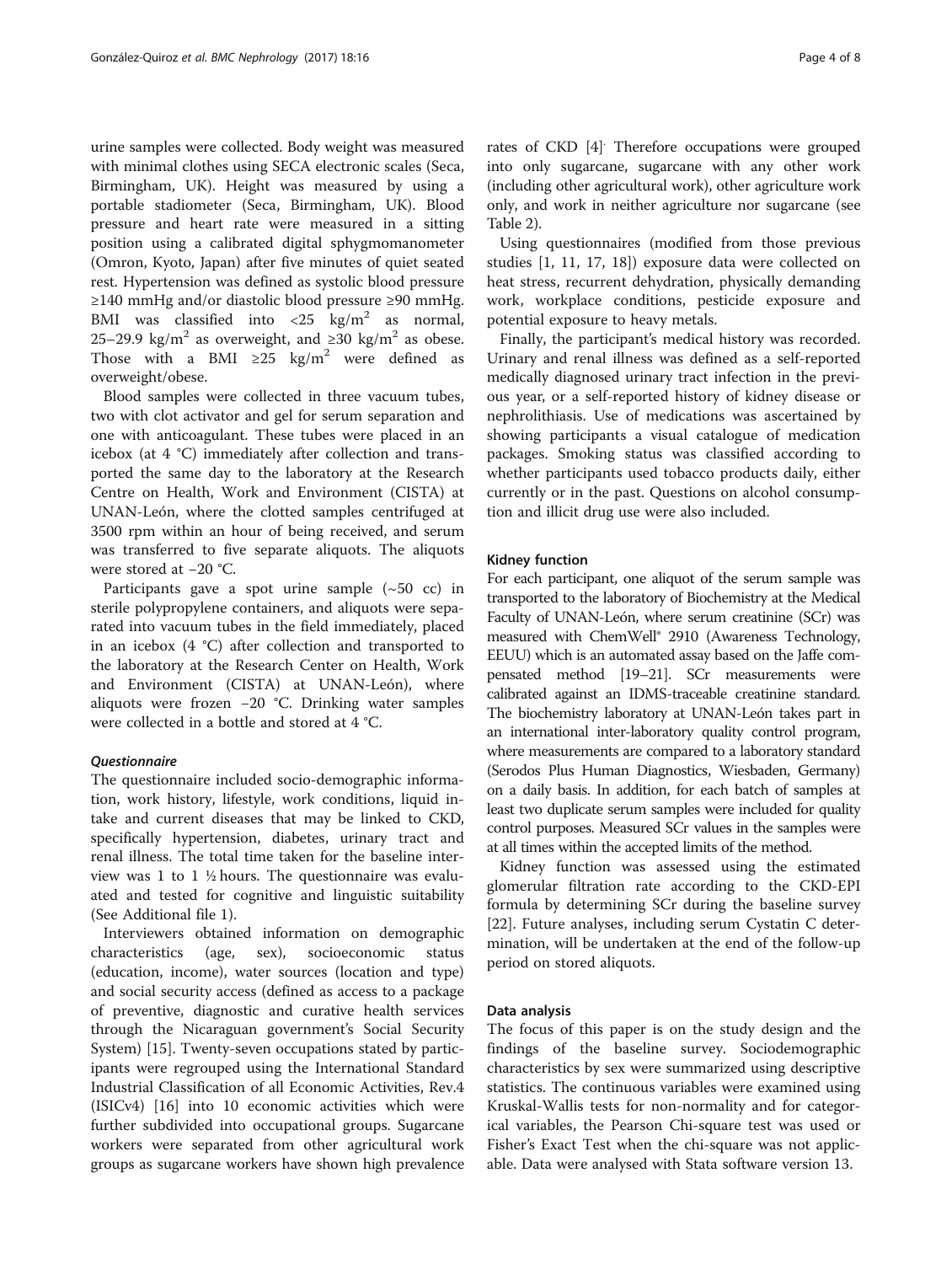### Results

In nine communities in northwestern Nicaragua, 520 potential participants (286 men and 234 women) were identified in the population census. 16 males with CKD and 5 females with diabetes or hypertension were excluded from the study. Of the remaining population, all the males and 90 females, selected at random in order to have a 3:1 male:female ratio were invited to take part. Seven men and three women declined to participate after invitation. In total, 350 of the 360 invited participants attended baseline study visits (Fig. 2), with an average of 38 participants from each community (minimum of 26 and a maximum of 53).

#### Description of study population

Participants in all the communities had similar mean age (23 years), and median BMI (median 22.3 in men and 24.4 in women) (Table [1](#page-5-0)). The average number of members in a family was 4 persons. The majority of participants had relatively low schooling (mean 6.2 years for men and 7.1 years for women). The median systolic and diastolic blood pressures were 120/69 mmHg for men and 109/68 mmHg for women. All participants had a normal heart rate (median 69 for men and 77 for women. The mean household income per month in USD was just over \$300. The eGFR of the participants ranged from 120 mL/min/1.73 m<sup>2</sup> to 137 mL/min/ 1.73 m<sup>2</sup>, with a median value of 128 mL/min/1.73 m<sup>2</sup> for both men and women. Men had higher prevalence's of smoking tobacco and alcohol consumption. There were small differences in use NSAIDs between men and women. There were differences in urinary tract infections between sexes but not in use nephrotoxic antibiotics.

The associations between occupation and known/proposed risk factors for CKD are presented in Table [2](#page-5-0). The prevalence of hypertension was low (2.9% of the participants). Nephrolithiasis was only reported among three women in the "Neither work in agriculture nor in sugarcane and only in sugarcane" but self-report of urinary tract infections were common in all groups (26% of the participants), except among male agricultural workers who had never worked in sugarcane (4%).

#### Baseline kidney function

Five percent of males had to be excluded from those identified in the initial population census because of pre-existing CKD. In addition, about one in 10 male participants had an estimated GFR less than 90 mL/min/ 1.73  $m<sup>2</sup>$  (11%; Additional file [2:](#page-6-0) Table S1). Males with an eGFR <90 mL/min/1.73 m<sup>2</sup> were marginally older (24.6 years, compared with 23.0 years) and these participants had higher systolic and diastolic blood pressure. Participants who had an eGFR <90 mL/min/1.73 m<sup>2</sup>, reported more frequent alcohol intake (86% vs 66%,  $p =$ 0.03). No other clinical measures (e.g., heart rate, BMI, education, income; Additional file [2](#page-6-0): Table S1) were significantly associated with eGFR <90 mL/min/ 1.73 m<sup>2</sup>. The prevalence of reduced kidney function was between 10 and 15% among men who had worked agriculture: 10% for sugarcane only (5/49), 15% for other agriculture only (20/172), and 12% for sugarcane with other work including other agriculture (4/27), whereas in contrast there were no cases among the men who had never worked in agriculture. The single woman with eGFR below 90 had never worked in agriculture (Table [2\)](#page-5-0). Other associations between an eGFR <90 mL/min/1.73  $m^2$  and potential exposures are presented in the Additional file [2](#page-6-0): Tables S1 and S2).

### **Discussion**

Here we described the rationale, study design and baseline findings of a community based follow-up study in rural area of northwest Nicaragua. We have successfully

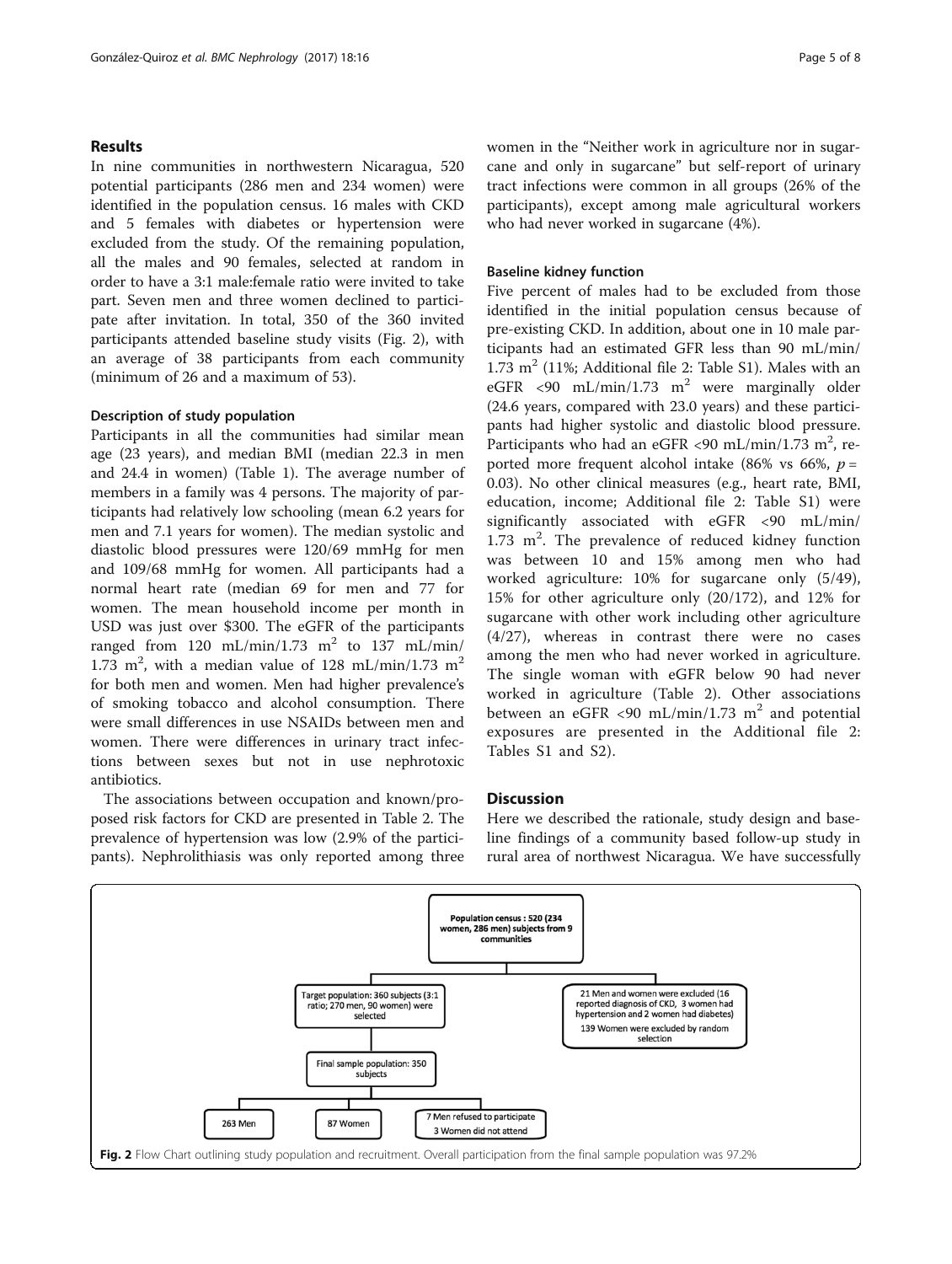| Variable                                             | All participants | Sex              |                  |  |
|------------------------------------------------------|------------------|------------------|------------------|--|
|                                                      |                  | Men              | Women            |  |
|                                                      | n (350)          | n (263)          | n (87)           |  |
| Age (yrs), mean $\pm$ SD                             | $23 \pm 3.7$     | $23.3 \pm 3.7$   | $23.6 \pm 3.5$   |  |
| Years of school, mean $\pm$ SD                       | $6.4 \pm 3.4$    | $6.2 \pm 3.4$    | $7.1 \pm 3.0$    |  |
| Household income per month (Córdobas), mean $\pm$ SD | $7426 \pm 5333$  | $7744 \pm 5531$  | $6462 \pm 4578$  |  |
| Number of family members, median (IQR)               | $4(3-6)$         | $4(3-6)$         | $4(3-5)$         |  |
| Body mass index (BMI), median (IQR)                  | 22.7 (21.0-29.9) | 22.3 (20.8-24.1) | 24.4 (21.8-30.0) |  |
| Systolic blood pressure (mmHg), median (IQR)         | 118 (109-124)    | $120(111 - 126)$ | 109 (103-119)    |  |
| Diastolic blood pressure (mmHg), median (IQR)        | $68(63 - 74)$    | $69(63 - 75)$    | $68(63 - 72)$    |  |
| Heart rate, median (IQR)                             | $71(65 - 78)$    | 69 (64-76)       | $77(71 - 83)$    |  |
| eGFR mL/min/1.73 $m^2$ , median (IQR)                | $128(121-137)$   | 128 (120-137)    | 128 (123-136)    |  |
| Ever smoked, # (%)                                   | 144(41.1)        | 142 (53.0)       | 2(2.3)           |  |
| Ever drank alcohol, # (%)                            | 194 (55.4)       | 181 (68.8)       | 13 (14.9)        |  |
| $NSAIDSa$ , # (%)                                    | 296 (84.6)       | 217 (82.5)       | 79 (90.8)        |  |
| Urinary tract infection, # (%)                       | 91(26.0)         | 56 (21.3)        | 35 (40.2)        |  |
| Nephrotoxic antibiotics <sup>b</sup> , # (%)         | 49 (14.0)        | 33 (12.5)        | 16(18.4)         |  |

## <span id="page-5-0"></span>Table 1 Demographic characteristics of baseline population by sex

SD standard deviation, eGFR estimated glomerular filtration rate, IQR Interquartile range, NSAIDs nonsteroidal anti-inflammatory drugs diclofenac and ibuprofen; <sup>b</sup>gentamicin and amikacin

| <b>Table 2</b> Frequency of traditional risk factors by labour history in the baseline population |  |  |  |  |
|---------------------------------------------------------------------------------------------------|--|--|--|--|
|---------------------------------------------------------------------------------------------------|--|--|--|--|

| Labour history <sup>a</sup>                                          | Sex(n)           | Age<br>Mean<br>(SD)     | <b>BMI</b><br>Median<br>(IQR) | Years of<br>Work life<br>Median<br>(IQR) | eGFR mL/min/<br>$1.73 \text{ m}^2$<br>Median<br>(IQR) | Prevalence of<br>low GFR <sup>b</sup><br>n.<br>(% ) | Prevalence of risk factors              |                               |                          |
|----------------------------------------------------------------------|------------------|-------------------------|-------------------------------|------------------------------------------|-------------------------------------------------------|-----------------------------------------------------|-----------------------------------------|-------------------------------|--------------------------|
|                                                                      |                  |                         |                               |                                          |                                                       |                                                     | Hypertension <sup>c</sup><br>n.<br>(% ) | Nephrolithiasis<br>n.<br>(% ) | UTI<br>n.<br>(% )        |
|                                                                      |                  |                         |                               |                                          |                                                       |                                                     |                                         |                               |                          |
| Women<br>(n: 14)                                                     | 23.4<br>(3.9)    | 26.9<br>$(21.8 - 32.2)$ | 4.5<br>$(3.0 - 9.7)$          | 133<br>$(123 - 138)$                     | $\Omega$<br>(0)                                       | $\Omega$<br>(0)                                     | (7.1)                                   | $\overline{4}$<br>(28.6)      |                          |
| Sugarcane with any other work<br>(including other agricultural work) | Men<br>(n: 172)  | 23.9<br>(3.7)           | 22.6<br>$(21.1 - 24.4)$       | 9.1<br>$(6.0 - 12.2)$                    | 127<br>$(119 - 137)$                                  | 20<br>(11.6)                                        | 2<br>(1.3)                              | (0.6)                         | 37<br>(21.5)             |
|                                                                      | Women<br>(n: 18) | 24.3<br>(3.4)           | 28.1<br>$(24.0 - 33.1)$       | 10.1<br>$(4.9 - 14.0)$                   | 126<br>$(120 - 132)$                                  | 0<br>(0)                                            | $\circ$<br>(0)                          | 0<br>(0)                      | 8<br>(44.4)              |
| Other agricultural work only                                         | Men<br>(n: 27)   | 21.2<br>(3.4)           | 21.8<br>$(20.8 - 22.9)$       | 6.0<br>$(2.0 - 11.5)$                    | 130<br>$(117 - 138)$                                  | $\overline{4}$<br>(14.8)                            | (3.7)                                   | $\Omega$<br>(0)               | (3.7)                    |
|                                                                      | Women<br>(n: 8)  | 22.1<br>(2.6)           | 23.7<br>$(21.8 - 31.5)$       | 8.0<br>$(2.6 - 10.7)$                    | 128<br>$(124 - 133)$                                  | 0<br>(0)                                            | (12.5)                                  | 0<br>(0)                      | 2<br>(25.0)              |
| Never worked in agriculture nor<br>in sugarcane                      | Men<br>(n: 15)   | 22.0<br>(4.3)           | 21.2<br>$(19.4 - 22.5)$       | 4.0<br>$(2.0 - 11.0)$                    | 130<br>$(123 - 145)$                                  | 0<br>(0)                                            | $\circ$<br>(0)                          | 0<br>(0)                      | $\overline{4}$<br>(26.7) |
|                                                                      | Women<br>(n: 47) | 23.7<br>(3.6)           | 23.6<br>$(21.4 - 28.1)$       | 8.0<br>$(4.0 - 12.5)$                    | 130<br>$(126 - 137)$                                  | (2.1)                                               | 5<br>(10.6)                             | $\overline{2}$<br>(4.3)       | 21<br>(44.7)             |
| Total (350)                                                          |                  | 23.4<br>(3.7)           | 22.7<br>$(21.0 - 24.9)$       | 8.5<br>$(4.5 - 12.0)$                    | 128<br>$(121 - 137)$                                  | 30<br>(8.6)                                         | 10<br>(2.9)                             | $\overline{4}$<br>(1.1)       | 91<br>(26.0)             |

BMI Body mass index, UTI Urinary Tract Infection, GFR Glomerular Filtration Rate, eGFR Estimated Glomerular Filtration Rate, IQR Interquartile range

<sup>a</sup>Labour history categories grouped by current and previous occupation<br><sup>b</sup>Low GFR: Low glomerular filtration rate was defined as eGFR <90 mL/min/1.73 m<sup>2</sup>

c Hypertension: History of high blood pressure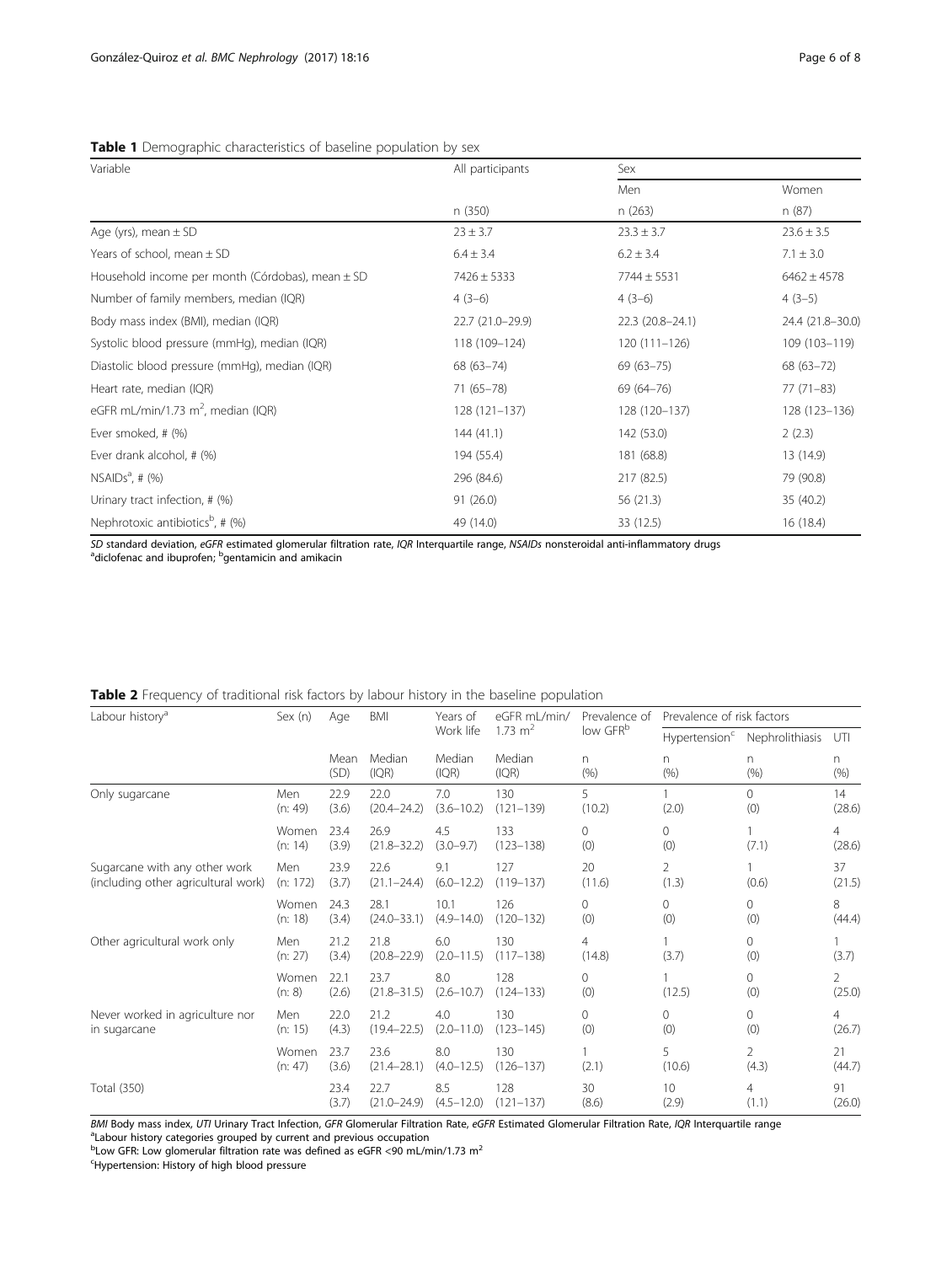<span id="page-6-0"></span>partnered with a number of rural communities and achieved >90% participation rates at baseline.

The prevalence of early kidney dysfunction in this group of young apparently healthy adults provides further evidence of the devastating scale of impact of CKDu in agricultural workers in this region. Our baseline data presented here indicates that despite initially excluding participants with self-reported kidney disease, 11% of male participants had an eGFR <90 mL/min/  $1.73$  m<sup>2</sup>. The prevalence of lower eGFR amongst males in this area of northwest Nicaragua is consistent with the findings from previous studies [[9, 23\]](#page-7-0). However, at this level of kidney function the eGFR calculated by the CKD Epi equation may over or underestimate the GFR by up to 30 mL/min, dependent on factors such as muscle mass and diet that vary between individuals. Therefore multiple measurements within individuals are needed to see whether these participants will go on to develop what would be clinically significant kidney dysfunction. The two-year follow-up design of our study will provide important data on the rate of decline of kidney function and will further explore which exposures are associated with within-person change in eGFR.

To perform community-based studies in the rural areas of Nicaragua, and other less economically developed countries, requires an awareness of a number of potential challenges. The study team has overcome bad road conditions to reach geographically isolated neighbourhoods (worsened by the rainy season) and frequent migration of the economically active population (due to lack of employment opportunities locally). Despite these problems, the response rate for the recruitment into the study was 97% of those initially identified as eligible participants.

This study demonstrates the importance of a locallyled, community-involved research team, which also has extensive experience conducting community based studies [[1](#page-7-0), [4](#page-7-0), [11](#page-7-0), [24](#page-7-0)]. Knowledge of the geographical area and experience regarding the social and cultural context has meant that many obstacles could be overcome.

Our study has several limitations. The study is only moderate sized due to the resources requirements for multiple follow-up visits. Furthermore, the delay before many of the analyses are performed may be frustrating for the participants. Finally, we are unable to quantify work exposures directly due to lack of access to workplace.

The main risk to the study going forward will be loss to follow-up due to internal and external migration. Rural communities have a tradition of working with seasonal crops and sugarcane workers often leave their communities at the end of each harvest season, to go abroad or to other regions within the country in search of temporary employment. With regular communication, community engagement and the maintenance of good relationships between researchers, community leaders and participants these problems should be minimised. A further challenge is to manage any potential negative consequences for participants taking part in the study. Sugarcane workers from nearby communities are reported to have lost their jobs as a result of participation in a prior cohort study [[11](#page-7-0)]. In an attempt to mitigate against these types of consequences, the study team have written to local employers (including those in the sugarcane industry) explaining the content and extent of this study in order to reduce any concerns about workers' participation. In addition, the study team takes particular precautions to maintain participant's confidentiality during the study and beyond.

### Conclusion

Community based follow-up studies have several advantages over cross-sectional studies in the community or research designs based in healthcare or occupational settings. These include generalizability, reduction in selection bias, better handling of reverse causation and recall bias, along with the ability to utilize an outcome measure (within-person change in eGFR) that allows the identification of those sustaining the most significant chronic kidney injury. The commitment and empowerment of the leaders of this community, and the extensive experience of fieldwork of the local researchers who are culturally embedded will be key to maintaining participant engagement and ensuring the success of this investigation.

### Additional files

[Additional file 1:](dx.doi.org/10.1186/s12882-016-0422-4) Questionnaire. English transalation of the questionnaire used during the baseline study visit. (PDF 324 kb)

[Additional file 2: Table S1.](dx.doi.org/10.1186/s12882-016-0422-4) Demographic, anthropometrics characteristics, lifestyle and medical history among baseline participants of the cohort study. Table S2. Potential risk factors for heat stress among men and women. (PDF 88 kb)

#### Abbreviations

BMI: Body mass index; CISTA: Research center on health, work and environment; CKD: Chronic kidney disease; CKD-EPI: Chronic kidney disease epidemiology collaboration; CKDu: Chronic kidney disease of undetermined cause; eGFR: Estimated glomerular filtration rate; ESRD: End-stage renal disease; GFR: Glomerular filtration rate; IQR: Interquartile range; ISICv4: International standard industrial classification of all economic activities, Rev4; MeN: Mesoamerican nephropathy; NCDs: Non-communicable diseases; NSAIDs: Non-steroidal anti-inflammatory drugs; SCr: Serum creatinine; SD: Standard deviation; UK: United Kingdom; UNAN-León: National Autonomous University of Nicaragua, León; USD: United States Dollars; UTI: Urinary tract infection

#### Acknowledgments

The authors would like to thank the participants and each of the community leaders for their support during the pre-study visit and during the data collection. We would also like to thank the interview team, drivers, phlebotomists and staff of the Research Centre on Health, Work and Environment (CISTA), Nicaragua.